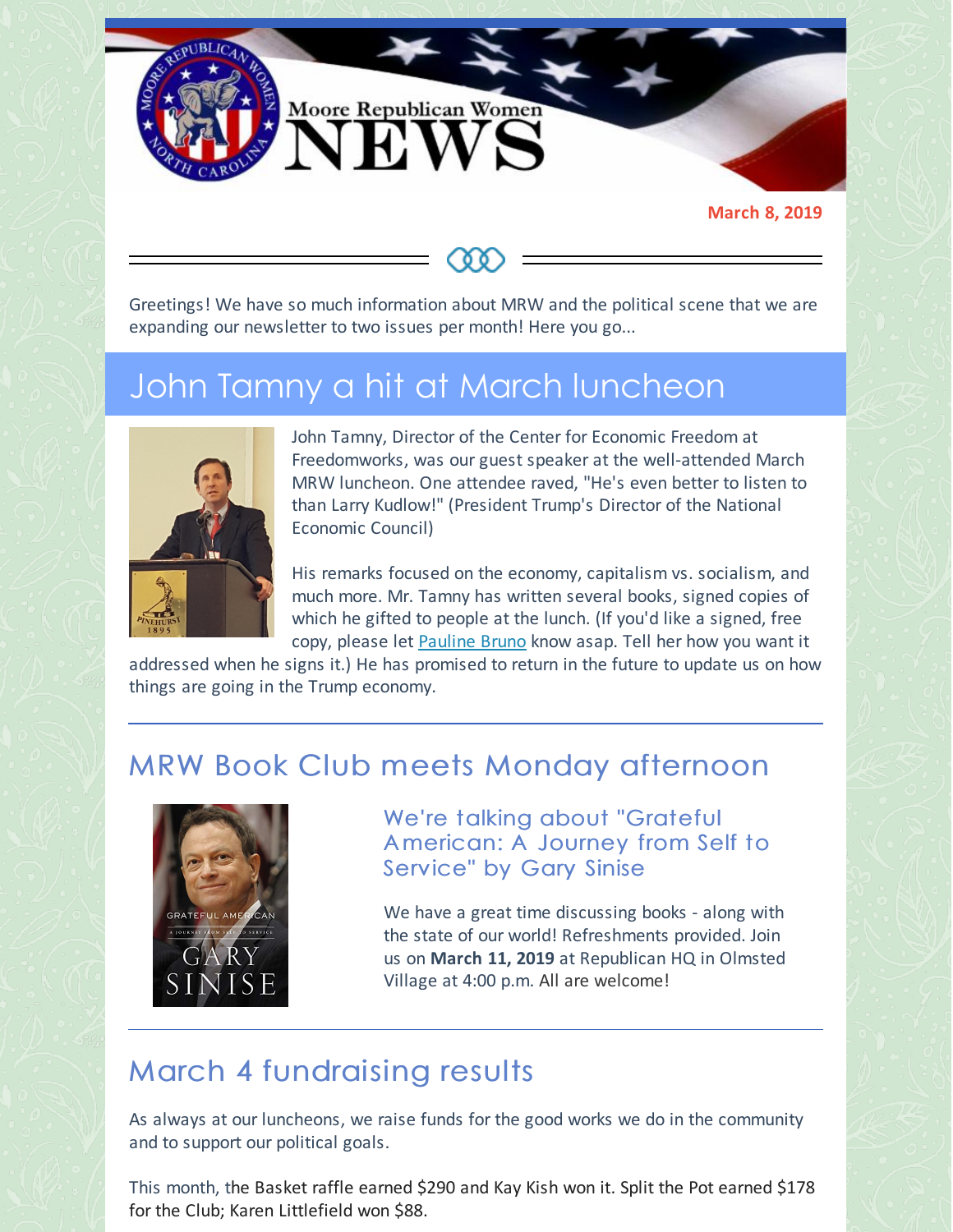### We are growing!



We are delighted to welcome back **Blanche Woodruff** as a "new" member. Please also welcome new members **Susan Swick** and **Corina Albert.**

### Freedomworks teaches us to Tweet!



How do we reach millenials and younger voters with our conservative message? They rarely (if ever) read the newspaper. They're not going to get our message via television's Mainstream Media. They are surrounded by liberal viewpoints without any pushback. We need to meet them on their ground namely via social media.

On March 4 at Filly & Colts Restaurant, **Freedomworks held a special free training session on how to use Twitter, Facebook and Instagram**. The local conservatives who attended learned a lot, opened their own Twitter accounts - and even sent out some tweets! Good work is being done by people throughout the conservative community.



#### Next MRW luncheon: April 1

Save the date for a fun occasion to welcome in Spring!

**April 1 12:00 Noon PCC Members Club**

Watch for more details coming soon!

### MRW and the Wreaths Across America website



Mariann Benway is creating a **Moore Republican Women's Wreaths Across America website - and you can be part of it!** One of the pages will contain the names of our family members who have served in a branch of the service.

You can **[download](https://files.constantcontact.com/30571cb6701/c25722a8-efa7-4bc4-b857-aae1dea7fbc1.pdf) this sheet** and complete it as best you can with approximate dates.

Also, when our website is complete, you'll be able to

donate wreaths in honor of any loved one.